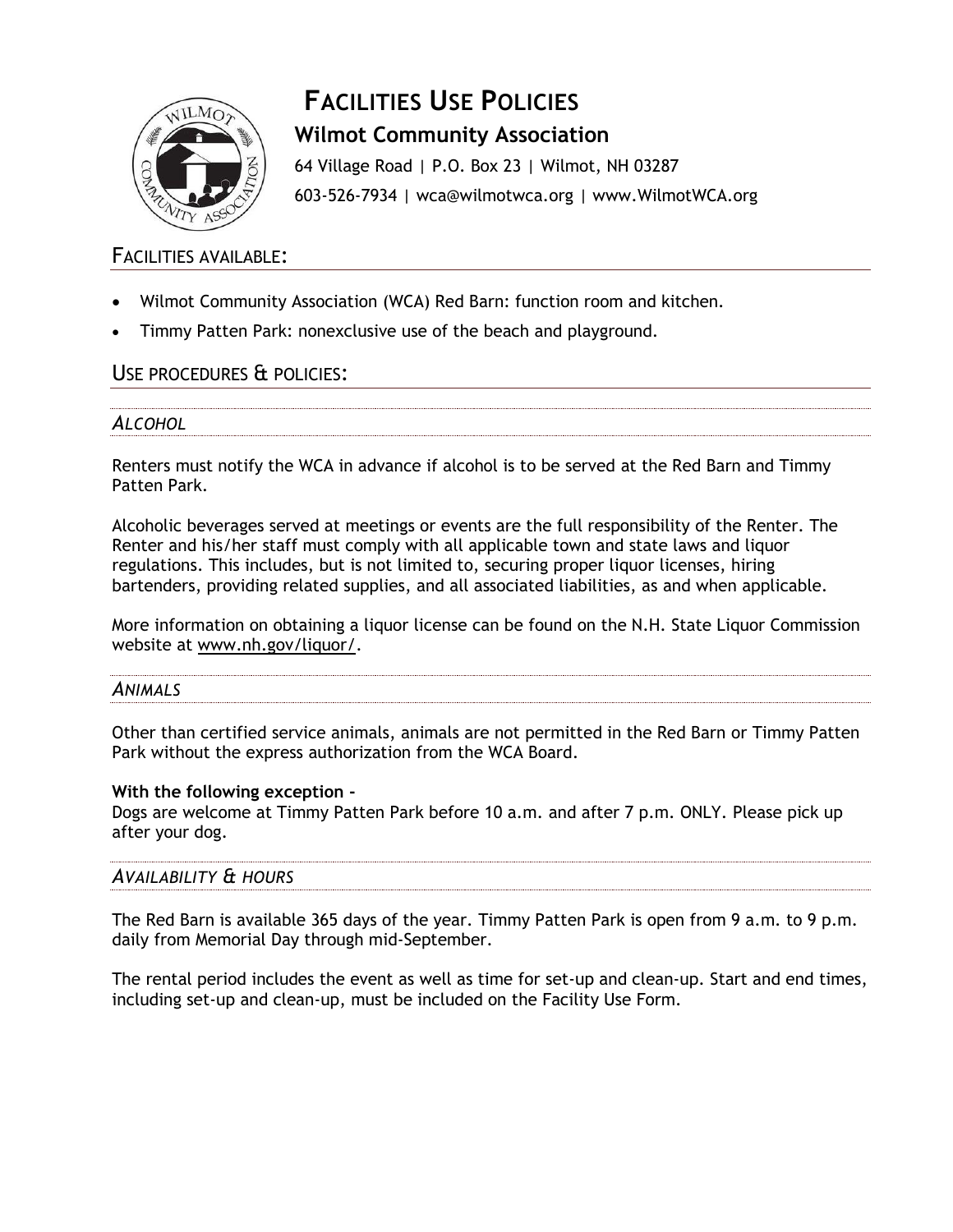#### *BUILDING ACCESS*

Renters and their guests or meeting attendees plus their caterers, florists, DJs and/or the Renter's designated personnel are permitted use of the facility during the contracted time period only. A key or arrangements for opening and closing the facility will be provided.

#### *CANCELLATION*

Should the Renter need to cancel an event, the deposit will be refunded as follows:

60 or more days prior to the event: deposit refunded in full. 15 to 59 days prior to the event: 50 percent of the deposit will be refunded. Within 14 days of the event: no refund.

If the Renter or his/her guests violate the terms of the Rental Agreement, the WCA reserves the right to cancel the function even if it is in progress. This may be done at the WCA's sole discretion. The decision shall be binding and final. In such cases, the WCA shall retain all payments and shall not be liable for any charges or forfeited deposits.

#### *CAPACITY*

| <b>Facility square footage</b>              | Maximum number of people |
|---------------------------------------------|--------------------------|
| Function Room 1,176 square feet (24' x 49') |                          |
| Timmy Patten Park                           | 100                      |

#### *CHILDREN*

Children must be supervised at all times in the Red Barn and at Timmy Patten Park.

| <b>DECORATIONS</b> |
|--------------------|
|                    |

Renters must supply their own decorations, including tablecloths and paper goods as needed. All decorations and decorative material shall be manufactured or treated so that they are flame resistant. The use of untreated, decorative combustible material is prohibited (OUFC 1103.3.3, 1998 ed).

The use of nails, tacks, staples, any tape or adhesive that could leave permanent marks or damage surfaces is prohibited. 3M trim tape is acceptable. All decorations must be removed at the end of the event.

#### *EMERGENCIES & EMERGENCY EQUIPMENT*

- Emergency numbers are posted on the front door of the Red Barn.
- The Red Barn is equipped with automatic smoke detectors and a fire alarm system.
- The stove is equipped with a fire suppression system activated by a wall switch.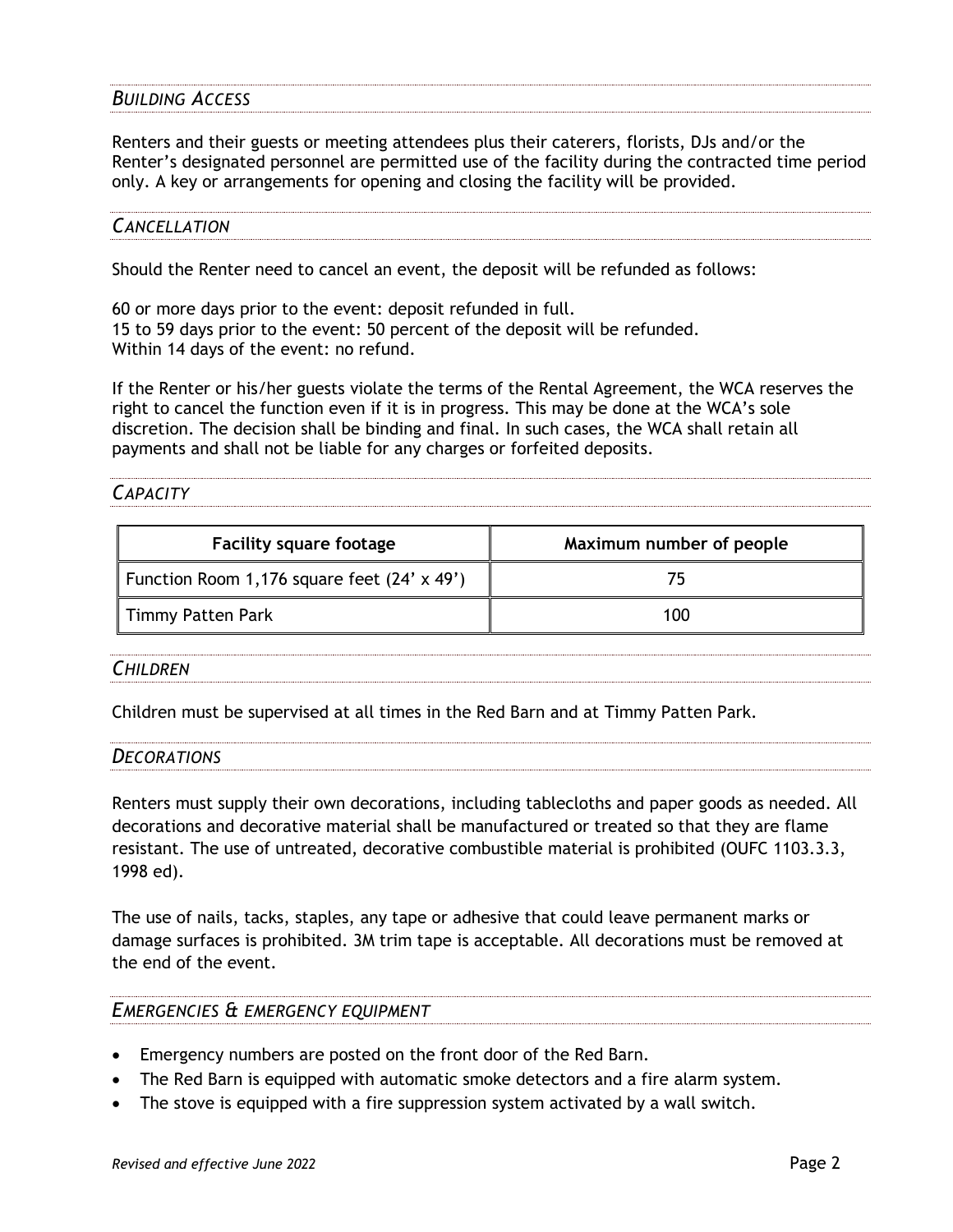- A defibrillator (AED) and first aid kit are in the emergency First Aid Station in the kitchen.
- Fire extinguishers are in key areas throughout the building. Please note the location of fire extinguishers and exits for safety.

#### *FIRES & FIREWORKS*

Possession or use of fireworks, sparklers, pyrotechnics, firearms, ammunition, and explosives is prohibited on WCA property. You may not introduce an "open flame" (candles, lanterns, etc.) at either the Red Barn or Timmy Patten Park. Glass-enclosed candles may be used.

Except for barbequing on the fireplace or with a portable grill, fires are not allowed at Timmy Patten Park. Renters must extinguish all fires before they leave the park.

#### *FURNISHINGS AND EQUIPMENT:*

The Red Barn:

- Function Room
- 2 unisex bathrooms, 1 upstairs and 1 downstairs

Function Room:

- 8 (60 inch) round tables and 12 (96-by-30-inch) rectangular tables
- 96 folding chairs
- Audio equipment (to use audio a shielded attenuating audio cable for phono/amp to phone/tablet is required and available at electronic stores and online)
- Video presentation equipment by special arrangement
- Wi-Fi by special arrangement

#### Kitchen:

- Refrigerator/freezer
- Commercial gas stove with 6 burners, griddle, and 2 ovens
- Commercial dishwasher
- Microwave
- Toaster
- Commercial coffee maker
- Place settings dishes and flatware for 100+
- Serving dishes, serving utensils, pots, and pans

#### Timmy Patten Park:

- Sandy beach and dock
- Playground equipment (swing set, slide, and monkey bars)
- Canoes, paddles, rowboat, oars, and life vests
- Volleyball net
- 4 picnic tables with benches
- 2 unisex bathrooms
- Stone fireplace with grill

Arrangements for additional tables, chairs, and other equipment are the Renter's responsibility.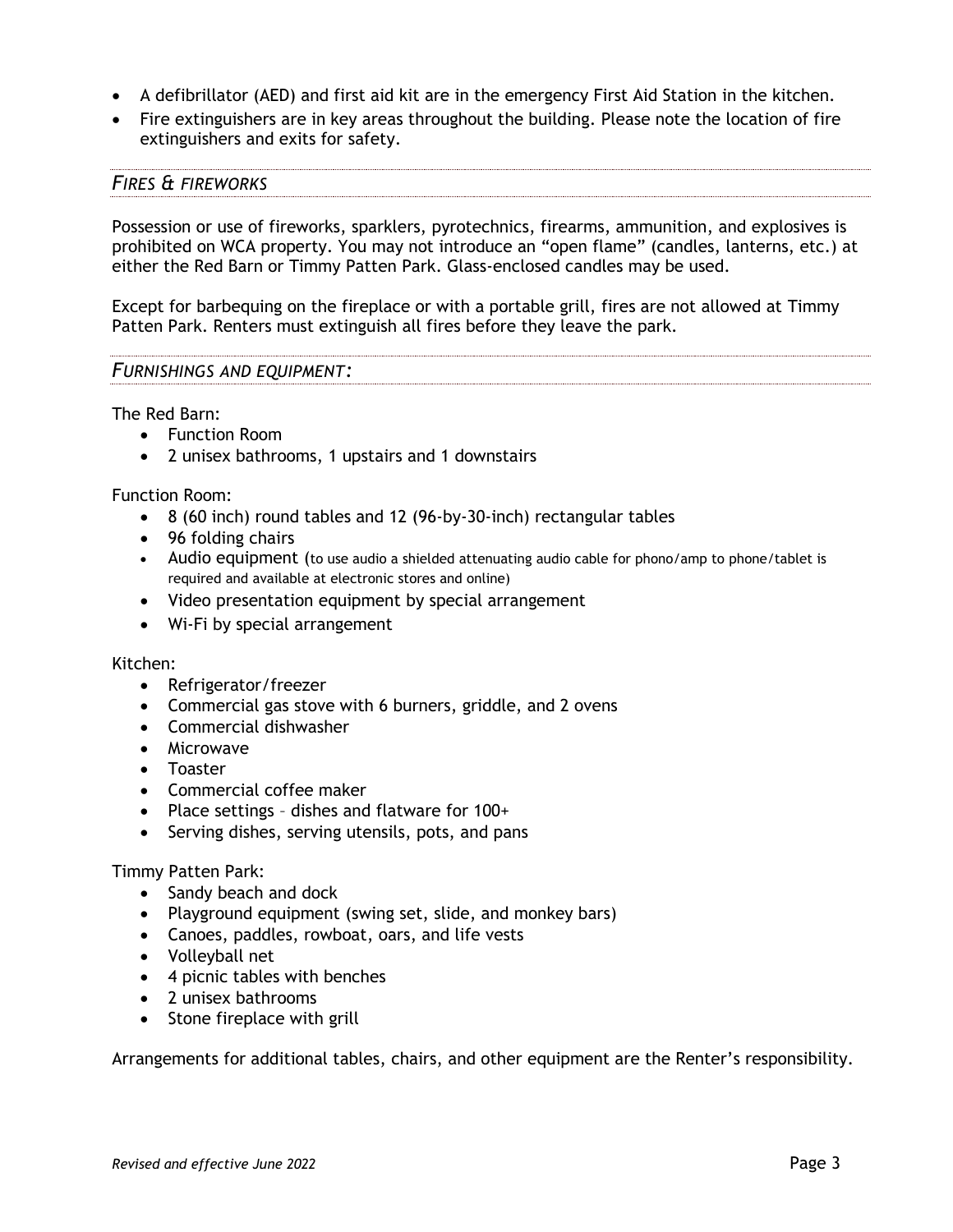# *HANDICAP ACCESSIBILITY*

The Red Barn is handicap accessible.

#### *HIRED STAFF*

The Renter is responsible for the actions of any and all caterers, bartenders, wait staff, entertainers, and/or other staff hired for an event.

# *INSURANCE*

The Renter assumes full financial liability and responsibility for damage and/or loss of WCA property, and for any accident, injury, loss, or damage to property incurred as a result of the facility rental. This liability includes legal fees.

*Business, organization and nonprofit* renters must submit proof of liability coverage showing a minimum liability limit of \$1,000,000 and \$2,000,000 general aggregate. The Wilmot Community Association must be named as an additional insured for general and liquor liability.

*Individuals and family* renters must submit proof of a minimum homeowner's comprehensive personal liability coverage limit of \$500,000.

All third parties (caterers, performers, etc.) are required to carry liability insurance and workers' compensation insurance as applicable. The Renter must provide proof of coverage.

*NOISE*

The Red Barn and Timmy Patten Park are in residential neighborhoods. In the spirit of being a good neighbor, Renters should minimize potential noise. Renters, their guests, and staff must vacate the Red Barn by the time specified in the Rental Agreement and no later than 11 p.m. As a courtesy to the WCA's neighbors, music and other loud noise must cease by 10 p.m. in the Red Barn and by 8 p.m. at Timmy Patten Park and the grounds around the Red Barn.

Renters, their guests, and staff should leave the premises quietly.

# *PROBLEMS*

Any problems should be reported to the WCA staff as soon as possible during WCA office hours. The WCA office is open from 9 a.m. to noon Monday through Wednesday. In the event of an emergency, WCA staff and local police and fire telephone numbers are posted on the front door of the Red Barn.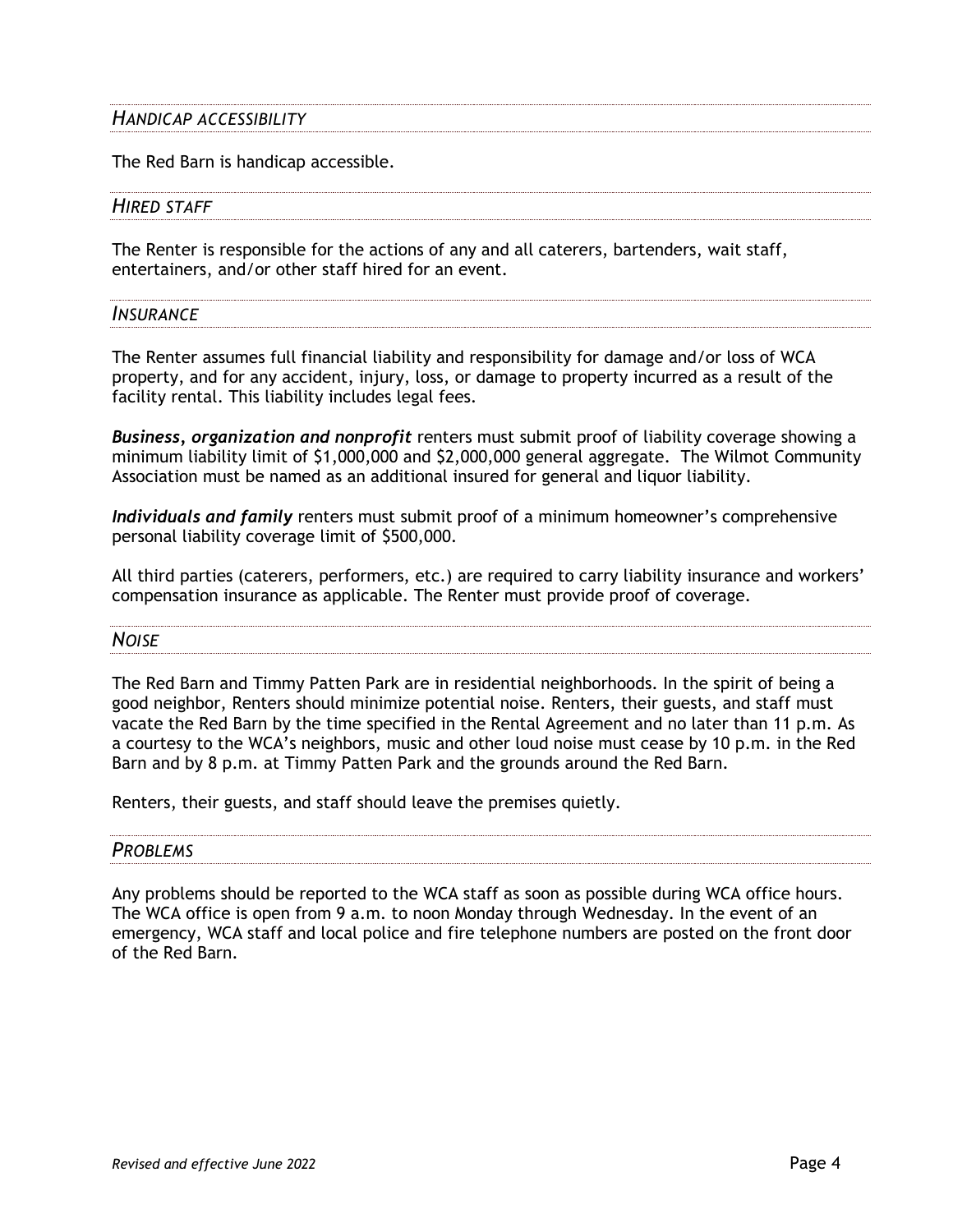### *RATES & PAYMENT*

|        | <b>Rental Rates</b>        | <b>WCA Members and/or</b><br>Non-Profit $501(c)(3)$ | Non-member     |
|--------|----------------------------|-----------------------------------------------------|----------------|
|        |                            |                                                     |                |
| $\Box$ | <b>Function Hall</b>       | \$25 per hour                                       | \$35 per hour  |
| $\Box$ | Kitchen                    | \$35 flat rate                                      | \$35 flat rate |
| $\Box$ | Projector & screen         | \$25 flat rate                                      | \$25 flat rate |
|        |                            |                                                     |                |
| П      | <b>Custodial Services*</b> | \$25-\$35 per hour with a 2-hour minimum            |                |
|        |                            |                                                     |                |
| □      | Timmy Patten Park**        | \$25/hr                                             | \$35/hr        |

*Rental time includes setup and cleanup. Please include adequate time for both.*

\* a list of custodial services is available on request

\*\* does not include exclusive use of the park

Note: To plug in and play audio, a shielded attenuating audio cable for phono/amp to phone/tablet is the renter's responsibility to supply

A 50 percent deposit of the total rental fee plus a \$50 refundable cleaning and damages deposit are due at reservation. Final payment is due no later than one week before the scheduled event. The cleaning and damages deposit will be refunded if facility is left in its original condition (trash removed, floor swept, and dishes washed and put away).

#### **SPECIAL RATES**

Rent the Function Room 3 times within one calendar year and the  $3^{rd}$  booking is 1\2 off. Additional multiuse and weekly rates available on request.

#### *RESERVATIONS*

To check availability, visit the WCA website at [www.WilmotWCA.org.](http://www.wilmotwca.org/) For questions or to schedule a tour, contact the WCA at 603.526.7934 or by email at wca@wilmotwca.org.

To reserve the Red Barn or Timmy Patten Park, Renters must send the WCA a completed facility rental form, a deposit equal to 50 percent of the total rental fee, \$50 refundable security deposit, and proof of liability coverage. Reservations are confirmed on a first-come, first-served basis. Approved applications may not be transferred.

The Renter's security deposit may be forfeited if the event goes beyond the reserved time.

Anyone planning to hold a function at Timmy Patten Park involving 10 or more people should reserve the facility. Reserving the park does not provide exclusive use of the facility but will ensure that a renter's plans do not conflict with WCA-sponsored or other group activities.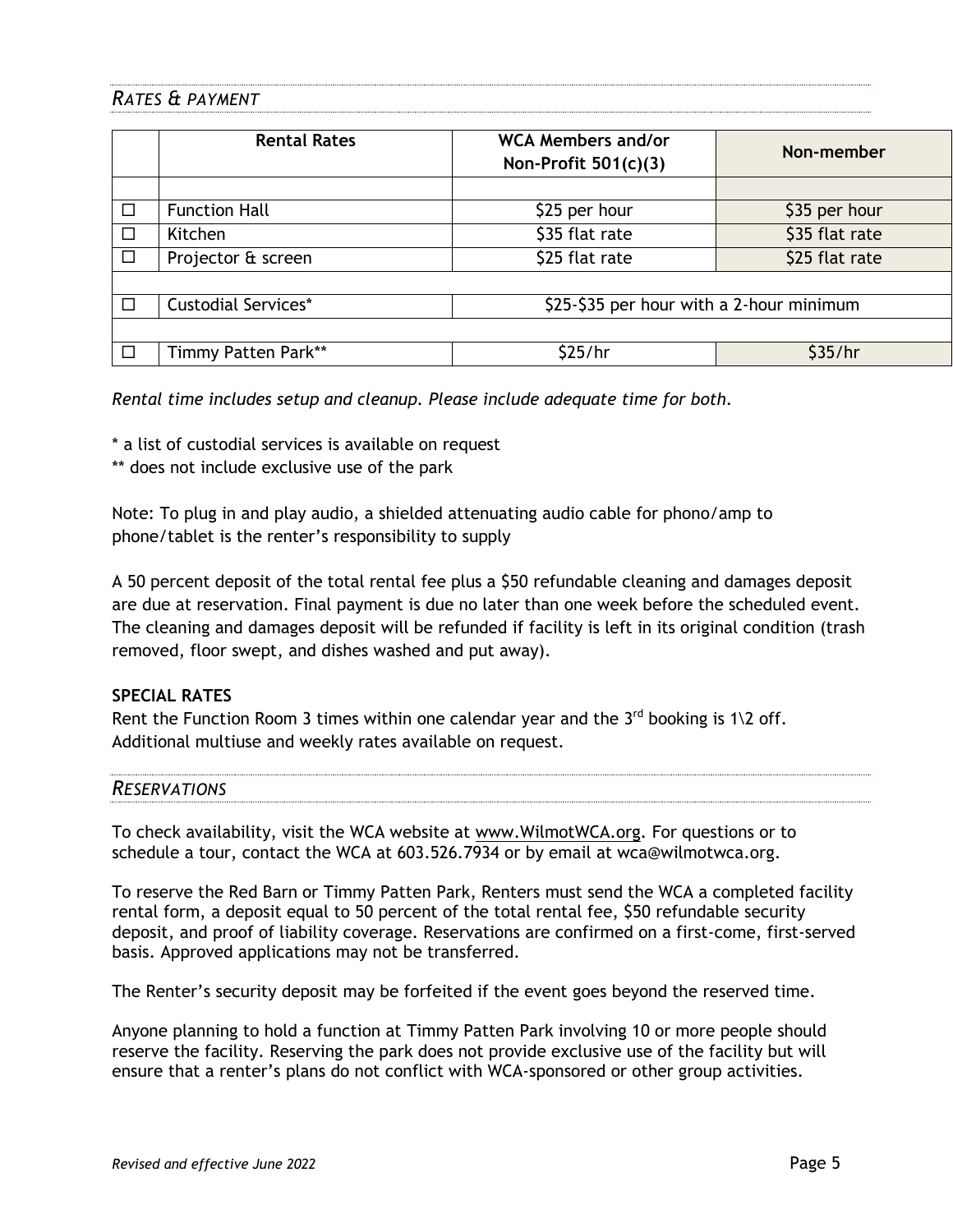## *SET-UP, CLEAN-UP & TRASH – RED BARN*

- Renters are responsible for the set-up of tables, chairs, decorations and equipment unless other arrangements are made.
- All tables, chairs, equipment, and areas used must be cleaned, restored to the condition found prior to use and properly stored as necessary.
- All decorations, equipment, etc. brought in must be removed from premises immediately following the meeting or event.
- Renters should remove all accumulated trash, unless other arrangements are made. Trash may be put in the dumpster on the lower level of the building. Failure to remove trash will result in a deduction from the security deposit.
- The kitchen must be left in the condition in which it was found.
- At the discretion of the WCA, to ensure proper care and use of the facility and its equipment for larger events, the Renter may be required to have, at an additional cost, a custodian provided by the WCA on site before, during, and after the event.
- Upon request, set-up, take-down, and clean-up services are available at an additional cost.
- The Red Barn must be left in the condition in which it was found. If the Renter fails to clean and restore the facilities to the condition found prior to the meeting or event, the Renter will be assessed for cleaning and repairs, as follows:

| Failure to clean & restore facilities to their proper condition | Assessment              |
|-----------------------------------------------------------------|-------------------------|
| Function room floor swept                                       | \$25                    |
| Tables & chairs wiped, taken down and put in closet             | \$25                    |
| Kitchen floor swept & counters wiped clean                      | \$25                    |
| Dishes, cookware washed and put away                            | \$25                    |
| Dish towels laundered and returned                              | \$15                    |
| Decorations or other property removed                           | \$15                    |
| Trash removed                                                   | \$15                    |
| Damage to equipment or facility                                 | At cost plus 10 percent |

### *SET-UP, CLEAN-UP & TRASH – TIMMY PATTEN PARK*

- Groups of 10 or more should remove all trash immediately after use of the property.
- Personal property should be removed.
- Boats, paddles, toys, and life vests should be returned to their proper places.

| Failure to clean & restore the park to proper condition | Assessment              |
|---------------------------------------------------------|-------------------------|
| Trash removed                                           | <b>S15</b>              |
| Personal property removed                               | \$15                    |
| Boats, paddles and life vests returned                  | <b>S15</b>              |
| Damage to equipment or facility                         | At cost plus 10 percent |